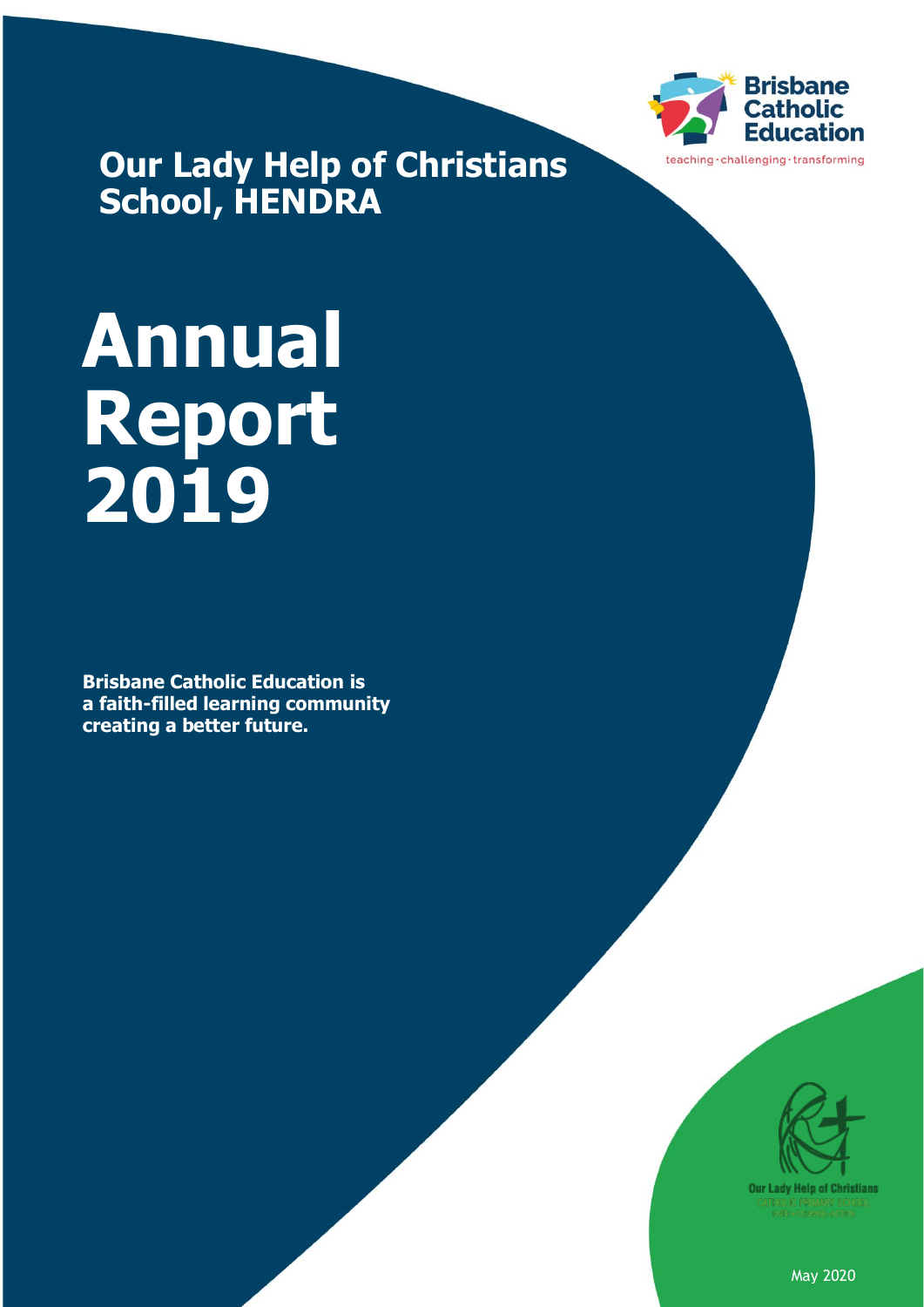# Contact information

| <b>School</b>         | Our Lady Help of Christians School  |
|-----------------------|-------------------------------------|
| <b>Postal address</b> | 23 Bowman Street, HENDRA, QLD, 4011 |
| <b>Phone</b>          | $(07)$ 3268 3070                    |
| <b>Email</b>          | phendra@bne.catholic.edu.au         |
| School website        | www.olhchendra.qld.edu.au           |
| <b>Contact Person</b> | Margaret Tomov - Principal          |

# **Principal's foreword**

The 2019 Annual Report presents information for reporting requirements and informs the wider community of our school's operations and achievements through the year. The report includes information on the school's profile, curriculum delivery, social climate, school funding, workforce composition and student performance.

#### **School progress towards its goals in 2019**

Across 2019 teachers built their knowledge and capacity to use the Catholic Perspectives Curriculum and as a result used the catholic Perspectives Curriculum when planning for all areas of the curriculum. Consistent approaches to Positive Behaviour 4 Learning is evident within and around the school with a range of resources developed including visuals and the Positive Behaviour Support Plan. Unfortunately, the school did not achieve the Numeracy, Literacy or Student Attendance goals.

| Goal                                                                                                                                                                                                                                                                                                                                                                                                                                                                                                                                                                                                                                                                                                                                                                                                                                                                                                                                                                          | <b>Progress</b> |
|-------------------------------------------------------------------------------------------------------------------------------------------------------------------------------------------------------------------------------------------------------------------------------------------------------------------------------------------------------------------------------------------------------------------------------------------------------------------------------------------------------------------------------------------------------------------------------------------------------------------------------------------------------------------------------------------------------------------------------------------------------------------------------------------------------------------------------------------------------------------------------------------------------------------------------------------------------------------------------|-----------------|
| By the end of 2019, teachers will have deepened their understanding in<br>Trusting the Count. By the end of 2019, 90% of students in Year 1 will have<br>achieved conceptual understanding in Trusting the Count. By the end of<br>2019, all students in Years 2-6 who require monitoring will have achieved<br>conceptual understanding in Trusting the Count.                                                                                                                                                                                                                                                                                                                                                                                                                                                                                                                                                                                                               | Not Achieved    |
| By the end of 2019, Staff will have increased their capacity in using the<br>Catholic Perspectives curriculum in planning for all subjects, with an<br>increased focus on implementing the BCE Relationships and Sexuality<br>Education curriculum.                                                                                                                                                                                                                                                                                                                                                                                                                                                                                                                                                                                                                                                                                                                           | Achieved        |
| Develop a consistent approach to improving student learning outcomes<br>through Positive Behaviour for Learning and providing challenging learning<br>experiences.                                                                                                                                                                                                                                                                                                                                                                                                                                                                                                                                                                                                                                                                                                                                                                                                            | Achieved        |
| Engage with the School community and families on the importance of<br>attendance. 90% of students attending 90% or more of the time.                                                                                                                                                                                                                                                                                                                                                                                                                                                                                                                                                                                                                                                                                                                                                                                                                                          | Not Achieved    |
| Maintain across 2019 our high standards in student outcomes for literacy.<br>Writing Goal Years 3-6 By the end of 2019, 100% of students in Year 6 (i.e.<br>5 out of 5 students) 70% of students in Year 5 (i.e. 5 out of 7 students) 84<br>% of students in Year 4 (i.e. 36 out of 43 students) 80 % of students in<br>Year 3 (i.e. 18 out of 22 students) will achieve a minimum score of 20 in the<br>writing analysis, achieved through targeted instruction focusing on expected<br>and effective practices, high yield strategies and teacher professional<br>learning. By the end of 2019, 66% of students in Year 2 (i.e. 16 out of 24<br>students) 84% of students in Year 1 (i.e. 18 out of 21 students) 76% of<br>students in Prep (i.e. 23 out of 30 students) will have reached BCE's PM<br>Reading Benchmark achieved through targeted instruction focusing on<br>expected and effective practices, high yield strategies and teacher<br>professional learning. | Not Achieved    |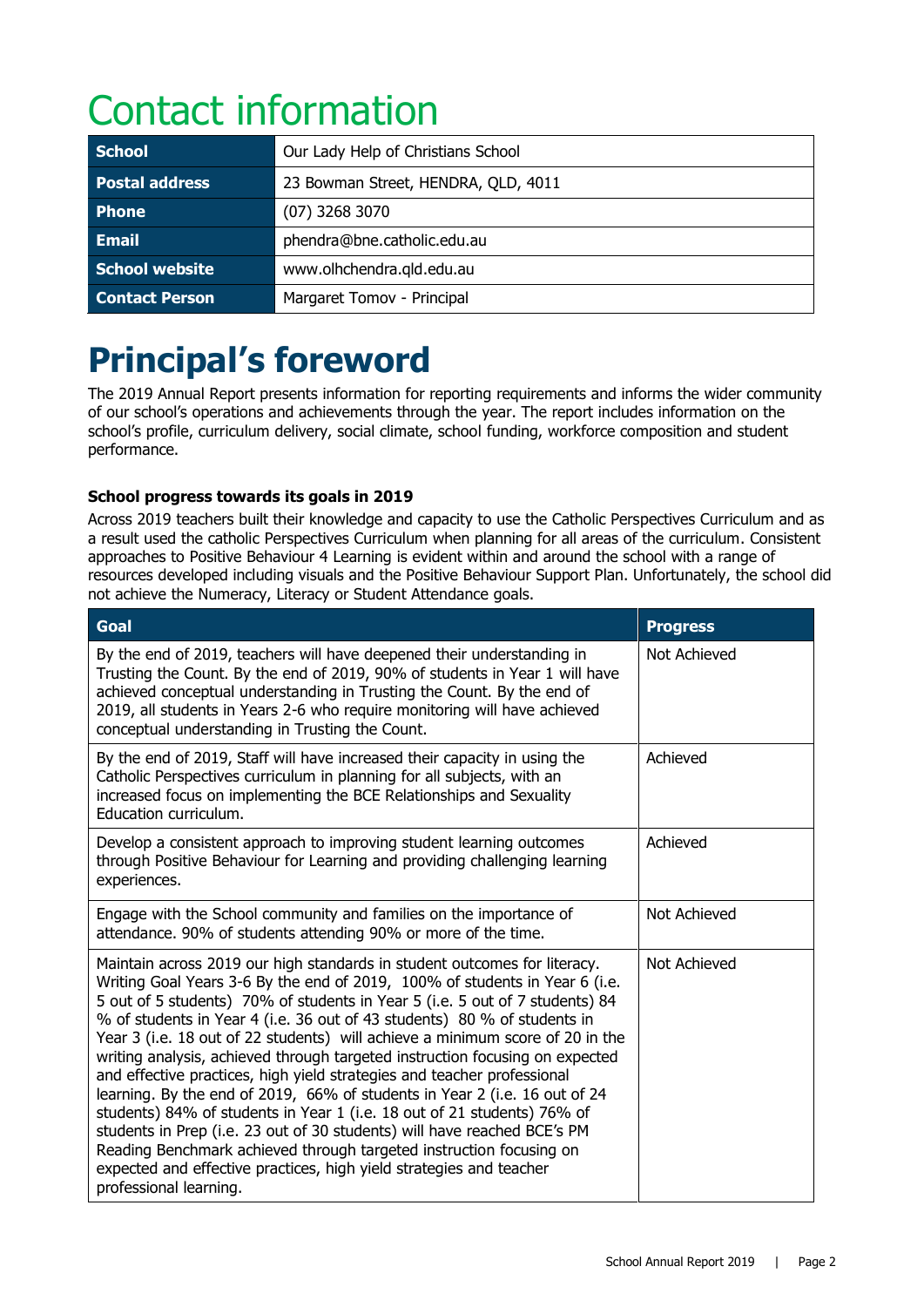#### **Future outlook**

The explicit improvement agenda for 2020 will focus on gaining improvements Strong Catholic identity and the development and implementation of a Spiritual Formation Plan that reflects an ongoing, sequential and developmental approach.

Excellent learning and teaching goals will focus on Place Value in Numeracy and Maintaining our high standards in student outcomes for Reading in Year P-2 and Writing for 3-6 as well as Developing a consistent approach to improving student learning outcomes through contemporary pedagogies and environments, as well as growing the engagement of each student by providing challenging learning experiences at personalised levels. Engaging with the School community and families on the importance of attendance will also be a focus.

Building a sustainable future goals will be focussing on the use of online learning environments and digital technologies to create rich and deep learning and teaching episodes in order to accelerate student improvement as well as staff engaging with Laudato Si' as well as identified sustainability and stewardship initiatives.

### **Our school at a glance**

#### **School profile**

Our Lady Help of Christians School is a Catholic primary school administered through Catholic Education Archdiocese of Brisbane.

**Coeducational or single sex:** Coeducational

**Year levels offered in 2019:** Primary

#### **Student enrolments for this school:**

|      | <b>Total</b> | <b>Girls</b> | <b>Boys</b> | <b>Aboriginal and</b><br><b>Torres Strait</b><br><b>Islander</b><br>students |
|------|--------------|--------------|-------------|------------------------------------------------------------------------------|
| 2019 | 142          | 70           | 72          |                                                                              |

Student counts are based on the Census (August) enrolment collection.

#### **Characteristics of the student body**

Students attending Our Lady Help of Christians are mostly from the local area, although with our provision of before and after school care, there are some who live further afield, and their parents work in this area. Students at the school are for the most part high achievers, and our NAPLAN results demonstrate this. Students are grouped across Prep - Yr 6 in 7 classes. After Year 4, many boys go to local colleges, but may stay, and our school is well-equipped to support them, with spacious green playing areas. Special needs students are supported at OLHC through collaboration between their parents and teachers and other support staff, including school officers. Regular meetings are held with parents to discuss ways to support students, especially those with diverse learning needs. A small percentage of students are from a background other than English, and an EAL/D teacher supports these students in their learning. A positive behaviour support plan and practices are in place, which has high behavioural expectations of all students, and students are coached and supported to become self-disciplined individuals. Strategies are proactively taught against bullying and cyber-bullying.

#### **Curriculum delivery**

#### **Approach to curriculum delivery**

Our classroom teachers provide excellent development in the Key Learning areas of Religious Education, Mathematics, English, Science, Humanities and Social Sciences and Technology. Pedagogies used reflect researched best practice into what most improves learning outcomes. The school has transitioned to a contemporary learning environment, allowing for students to collaborate, move and learn in age-appropriate spaces. Mandarin, HPE and Music are taught by specialist teachers. Students have swimming lessons and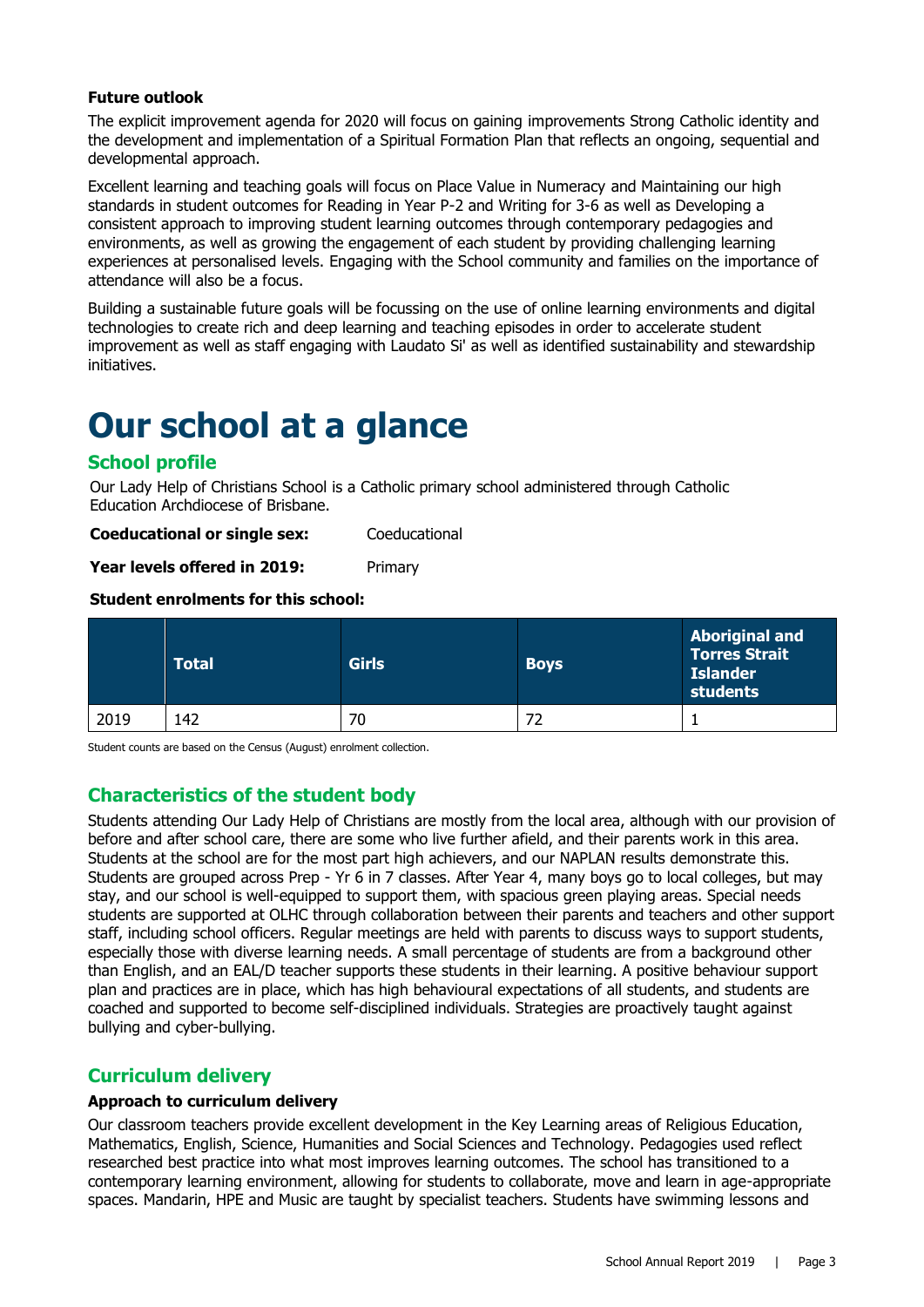compete against other schools in Swimming, Athletics and Cross Country. There are also opportunities to compete in interschool Gala days in various sports. One term a year we have a dance clinic and in another we employ an Artist in Residence to assist the children with Visual Art. Our school has an emphasis on Sustainability, and we participate in Thoughtful Thursdays, which include a focus on rubbish reduction, school garden, bore water, solar panels, meditation and Active School Travel to promote healthy bodies in a healthy environment.

#### **Co-curricular activities**

- Chess lessons
- Tennis lessons
- Instrumental music  $-$  quitar and keyboard
- Singing and choir preparation
- Sport aerobics
- Fun Run
- Dance
- Various sporting clinics e.g Auskick, Miloin2cricket, Rookies2Reds
- Rugby 7's teams
- $Clubs grub club$ , Tech club, chess club

#### **How information and communication technologies are used to assist learning**

All students at our school are provided with an iPad or a laptop to allow them to fully integrate technology into their learning. Classes store work on One Drive, and they engage with a range of apps to demonstrate their learning. Children are able to collaborate with each other on shared projects, and they communicate with their teachers digitally for feedback.

#### **Social climate**

#### **Overview**

Because of the small size of the school, teachers know all the students, students know each other, and parents know each other. Shared values ensure the students feel safe in the school environment. A buddy system supports the youngest children by partnering them up with older students. The school has a virtues programme in place, and these virtues are taught at fortnightly assemblies. The school has a Positive Behaviour Support Programme, which has high expectations of all students for good behaviour. Our SOAR matrix outlines our behaviour expectations in all school situations. We believe that behaviour can be learnt, and therefore needs to be taught both at home and school. At times, some students may need a higher level of intervention and a behaviour plan is implemented to support the child to develop the skills required to be a successful student and learning within a community. Whole school learning includes strategies for dealing with both bullying and cyberbullying. There is zero tolerance for these behaviours, and if bully-like behaviours are starting, intervention and coaching is applied. Social capabilities are taught in a variety of ways at a whole school, classroom and individual level, using a collection of social support programmes. Persistence and resilience are valued and form part of our learner qualities. A chill out zone exists in some lunch breaks to support some students in their social interactions.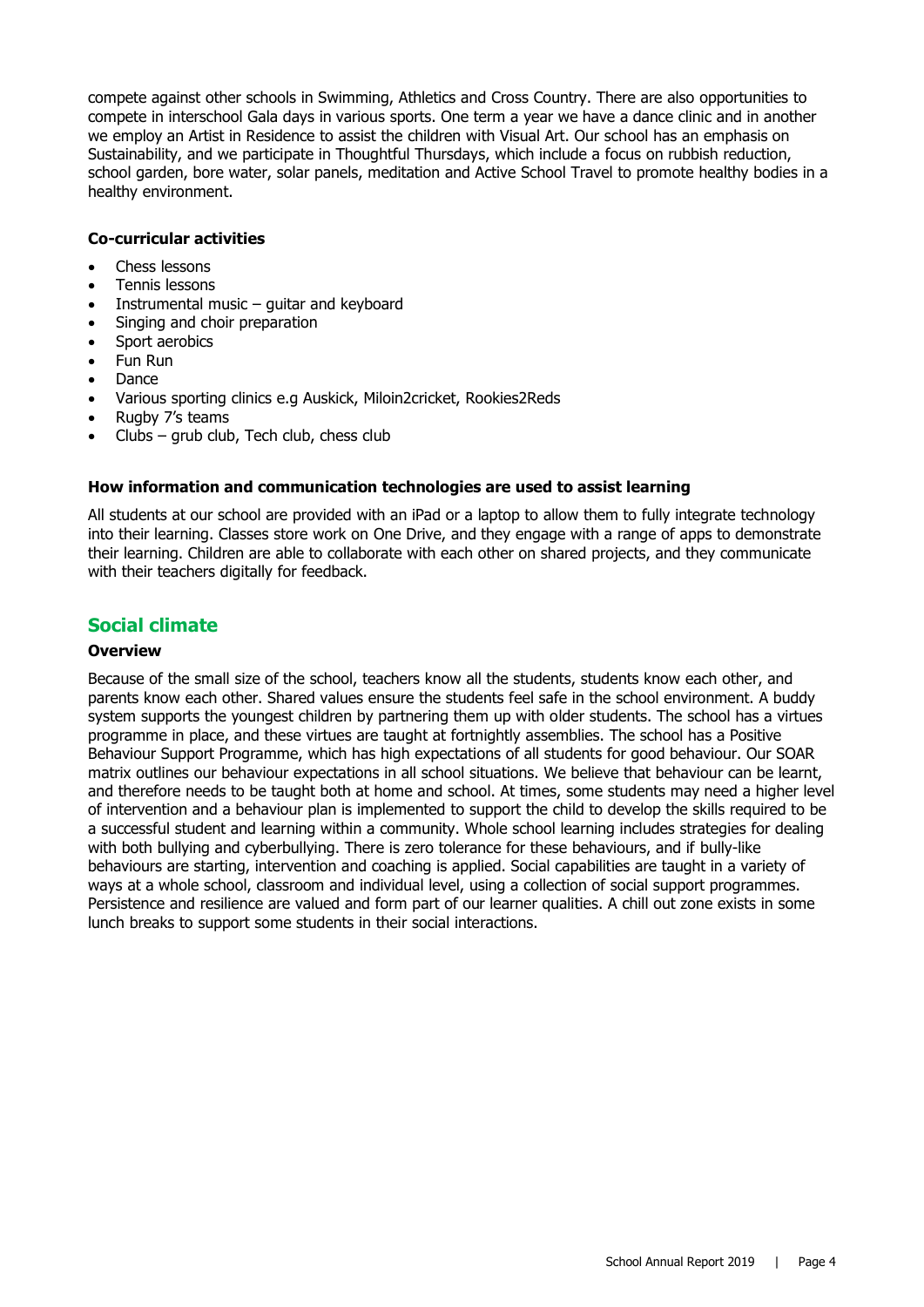#### **BCE Listens Survey - Parent satisfaction**

| <b>Performance measure</b>                                                                                           |       |
|----------------------------------------------------------------------------------------------------------------------|-------|
| Percentage of parents/carers who agree# that:                                                                        | 2018  |
| This school helps my child to develop their relationship with God                                                    | 98.6% |
| My child is encouraged to participate in spiritual and religious activities and<br>projects outside of the classroom | 88.9% |
| Religious Education at this school is comprehensive and engaging                                                     | 97.0% |
| I see school staff practising the values and beliefs of the school                                                   | 95.8% |
| This school looks for ways to improve                                                                                | 94.2% |
| The school is well managed                                                                                           | 89.9% |
| My child is making good progress at this school                                                                      | 94.3% |
| This school is a safe place for my child                                                                             | 94.2% |
| This school helps students respect the needs of others                                                               | 95.6% |
| Teachers and staff are caring and supportive                                                                         | 97.1% |
| Teachers at this school expect my child to do their best                                                             | 94.5% |
| Teachers and staff relate to students as individuals                                                                 | 92.9% |
| The teachers help my child to be responsible for their own learning                                                  | 94.5% |
| My child is motivated to learn at this school                                                                        | 87.8% |
| I can talk to my child's teachers about my concerns                                                                  | 93.2% |
| This school offers me opportunities to get involved in my child's education                                          | 91.8% |
| My child's learning needs are being met at this school                                                               | 87.8% |
| I am happy with my decision to send my child to this school                                                          | 95.7% |

#### **BCE Listens Survey - Student satisfaction**

| <b>Performance measure</b>                                                                                                      |        |
|---------------------------------------------------------------------------------------------------------------------------------|--------|
| Percentage of students who agree# that:                                                                                         | 2018   |
| At my school, I can express my beliefs                                                                                          | 90.0%  |
| My school encourages all students to participate in spiritual and religious activities and<br>projects outside of the classroom | 100.0% |
| Religious Education at my school is interesting and engaging                                                                    | 90.0%  |
| I see school staff practising the values and beliefs of my school                                                               | 88.9%  |
| My school looks for ways to improve                                                                                             | 100.0% |
| Students at my school are encouraged to voice their concerns or complaints                                                      | 100.0% |
| Teachers treat students fairly at my school                                                                                     | 83.3%  |
| Teachers recognise my efforts at school                                                                                         | 100.0% |
| I feel safe at school                                                                                                           | 89.3%  |
| My school helps me to respect the needs of others                                                                               | 96.3%  |
| I am happy to be at my school                                                                                                   | 86.2%  |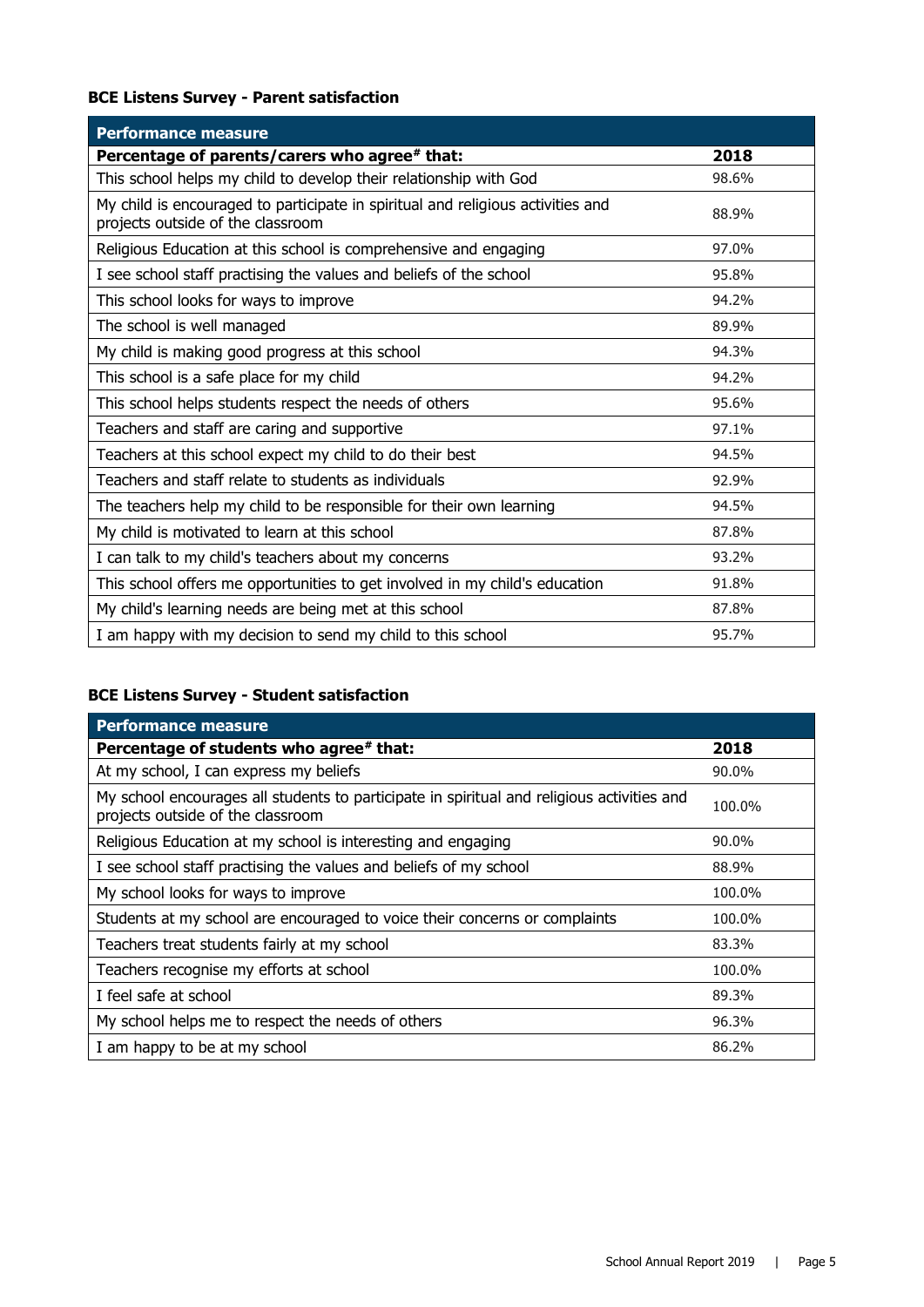#### **BCE Listens Survey - Staff satisfaction**

| <b>Performance measure</b>                                                                                                      |        |
|---------------------------------------------------------------------------------------------------------------------------------|--------|
| Percentage of staff who agree# that:                                                                                            | 2018   |
| This school helps me to develop my relationship with God                                                                        | 94.1%  |
| My school encourages all students to participate in spiritual and religious activities and<br>projects outside of the classroom | 93.8%  |
| Religious Education at this school is comprehensive and engaging                                                                | 90.9%  |
| I see school staff practising the values and beliefs of this school                                                             | 93.8%  |
| This school is well managed                                                                                                     | 82.4%  |
| My concerns are taken seriously by the school                                                                                   | 87.5%  |
| This school is a safe place to work                                                                                             | 100.0% |
| This school has an inclusive culture                                                                                            | 94.1%  |
| This school has a culture of striving for excellence                                                                            | 88.9%  |
| All my students know I have high expectations of them                                                                           | 100.0% |
| I am proud to be a member of this school                                                                                        | 100.0% |
| Overall, I am happy with my decision to work at this school                                                                     | 94.4%  |

# 'Agree' represents the percentage of respondents who Somewhat Agree, Agree or Strongly Agree with the statement.

DW = Data withheld to ensure confidentiality.

#### **Family and community engagement**

At OLHC, we believe that parental engagement enriches children's education. Parents are involved through: school board and P&F attendance, sub-committees, working bees and social functions. Parents are welcomed and involved in liturgies and special event assemblies, including class masses, tuckshop, school fete, sporting events, reading support, excursion support, involvement in the school's cyclical review programme and social media. Our families are also supportive of parent education opportunities offered throughout the year. Teachers communicate the learning contexts that are happening throughout the school in their units of work via regular newsletters and directions to the school portal. Parents are informed of the adjustments that teachers make to the teaching and learning in each classroom to allow their child to access the curriculum and make strong learning progress. Regular meetings are held with parents whose children have learning and other needs to set goals and collaborate.

#### **Environmental footprint**

#### **Reducing the school's environmental footprint**

This is the first year of reporting on the school's electricity usage. Responsible energy usage supports the school's efforts towards a living response to Pope Francis' Encyclical Laudato Si' Care for our Common Home.

| <b>Environmental footprint indicators</b> |                           |  |
|-------------------------------------------|---------------------------|--|
| Years                                     | <b>Electricity</b><br>kWh |  |
| 2019                                      | 63271                     |  |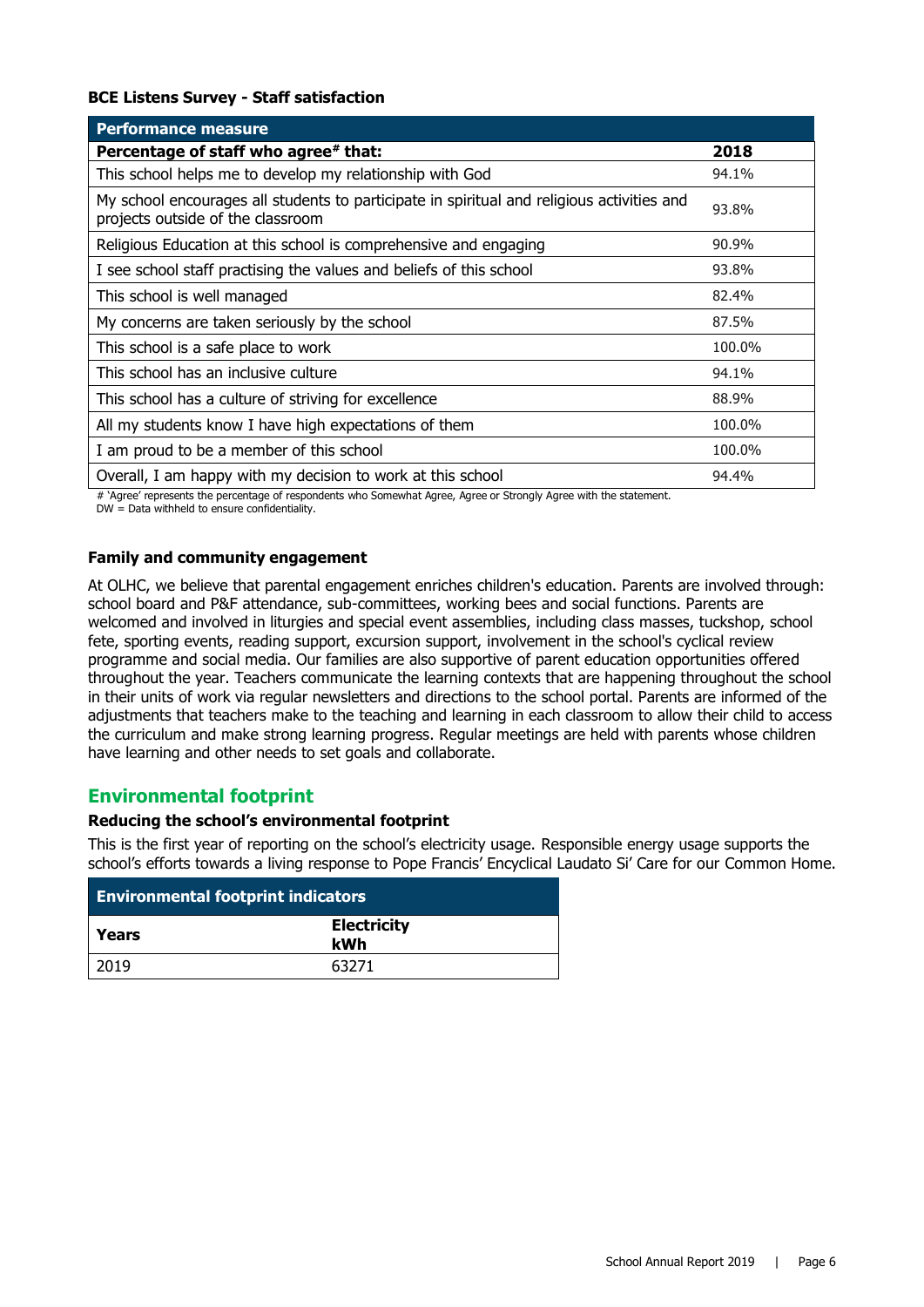#### **School funding School income broken down by funding source**

Full-time equivalent enrolments relating to recurrent income and capital expenditure: 145.0

| Net recurrent income                             | \$ Total  | \$ per student              |
|--------------------------------------------------|-----------|-----------------------------|
| Australian government recurrent funding          | 1,759,810 | 12,137                      |
| State / territory government recurring funding   | 297,487   | 2.052                       |
| Fees, charges and parent contributions           | 370.489   | 2.555                       |
| Other private sources                            | 95,896    | 661                         |
| Total gross income                               | 2,523,682 | 17,405                      |
| Less deductions                                  | 67.031    | 462                         |
| Total net recurrent income                       | 2,456,651 | 16,942                      |
|                                                  |           |                             |
|                                                  |           |                             |
| Capital expenditure                              | \$ Total  | \$ Accumulated <sup>1</sup> |
| Australian government capital expenditure        | $\circ$   | $\circ$                     |
| State / territory government capital expenditure | ٥         | ۰                           |
| New school loans                                 | $\circ$   | 70,000                      |
| Income allocated to current capital projects     | 34.227    | 323.073                     |
| Other                                            | 11.132    | 369.673                     |

Total gross income 155 125 20%

Total capital expenditure







(excluding income from government capital grants)

Percentages are rounded and may not add up to 100%

# **Our staff profile**

#### **Workforce composition**

| <b>Description</b>           | <b>Teaching Staff</b> | <b>Non-Teaching Staff</b> |
|------------------------------|-----------------------|---------------------------|
| Headcount                    | 16                    |                           |
| <b>Full-time Equivalents</b> | 11.9                  | 1.5.1                     |

#### **Qualifications of all teachers\***

| <b>Highest level of qualification</b> | Number of classroom teachers and school<br>leaders at the school |
|---------------------------------------|------------------------------------------------------------------|
| Doctorate                             |                                                                  |
| <b>Masters</b>                        | 5                                                                |
| Graduate diploma etc.**               |                                                                  |
| Bachelor degree                       | 10                                                               |
| Diploma                               |                                                                  |
| Certificate                           |                                                                  |

\*Teaching staff includes School Leaders

\*\*Graduate diploma etc. includes graduate diploma, bachelor honours degree, and graduate certificate.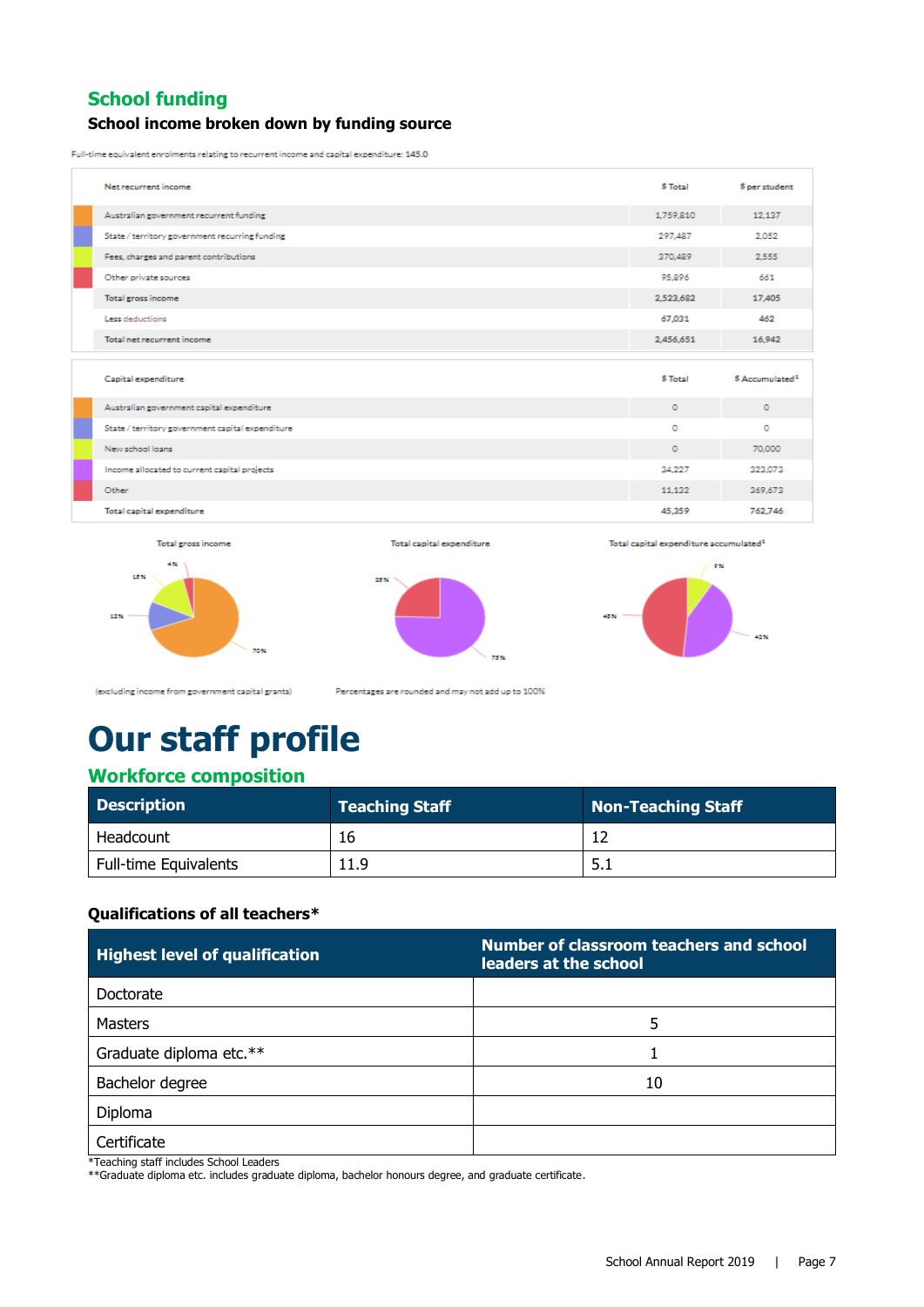#### **Professional development**

#### **Expenditure on and teacher participation in professional development**

The total funds expended on teacher professional development in 2019 were \$15000

The major professional development initiatives are as follows:

- Positive Behaviour 4 Learning
- Literacy effective and expected practices in writing
- Numeracy Monitoring Tools
- Numeracy Place Value
- Catholic Perspectives across the curriculum
- Catholic Identity School Charism

The proportion of the teaching staff involved in professional development activities during 2019 was 100%

#### **Staff attendance and retention**

#### **Average staff attendance**

| <b>Description</b>                                                    | VA.   |
|-----------------------------------------------------------------------|-------|
| Staff attendance for permanent and temporary staff and school leaders | 97.3% |

#### **Proportion of staff retained from the previous school year.**

From the end of the previous school year, 80% of staff was retained by the school for the entire 2019.

## **Performance of our students**

| <b>Student attendance</b>                                                         |               |  |
|-----------------------------------------------------------------------------------|---------------|--|
| <b>Description</b>                                                                | $\frac{0}{0}$ |  |
| The overall attendance rate* for the students at this school                      | 89.9%         |  |
| Attendance rate for Aboriginal and Torres Strait Islander students at this school | 84.7%         |  |

| Average attendance rate per year level |       |                                |       |  |  |  |
|----------------------------------------|-------|--------------------------------|-------|--|--|--|
| Prep attendance rate                   |       | 89.7%   Year 4 attendance rate | 85.9% |  |  |  |
| Year 1 attendance rate                 |       | 94.3%   Year 5 attendance rate | 97.2% |  |  |  |
| Year 2 attendance rate                 | 89.8% | Year 6 attendance rate         | 88.3% |  |  |  |
| Year 3 attendance rate                 | 92.7% |                                |       |  |  |  |

\*The student attendance rate is generated by dividing the total of full-days and part-days that students attended, and comparing this to the total of all possible days for students to attend, expressed as a percentage.

The overall student attendance rate in 2019 for all Brisbane Catholic Education schools across years Prep-6 was 91.9%.

#### **Description of how non-attendance is managed by the school**

Student rolls are marked twice daily online in our eMinerva attendance record. Teachers record late arrivals and early departures, as well as reasons for absences. Parents record student absences on the school's absentee line or by completing a form on the parent portal. From this record, the secretary passes the information to teachers each morning. If no notification has been received, the parents are contacted to ascertain the reason for the absence. Parents wishing to take the children from school for short or longer periods for appointments through to holidays, must write to the Principal and be granted permission for that withdrawal. From time to time, the school publishes information about the effect of absences on student learning outcomes.